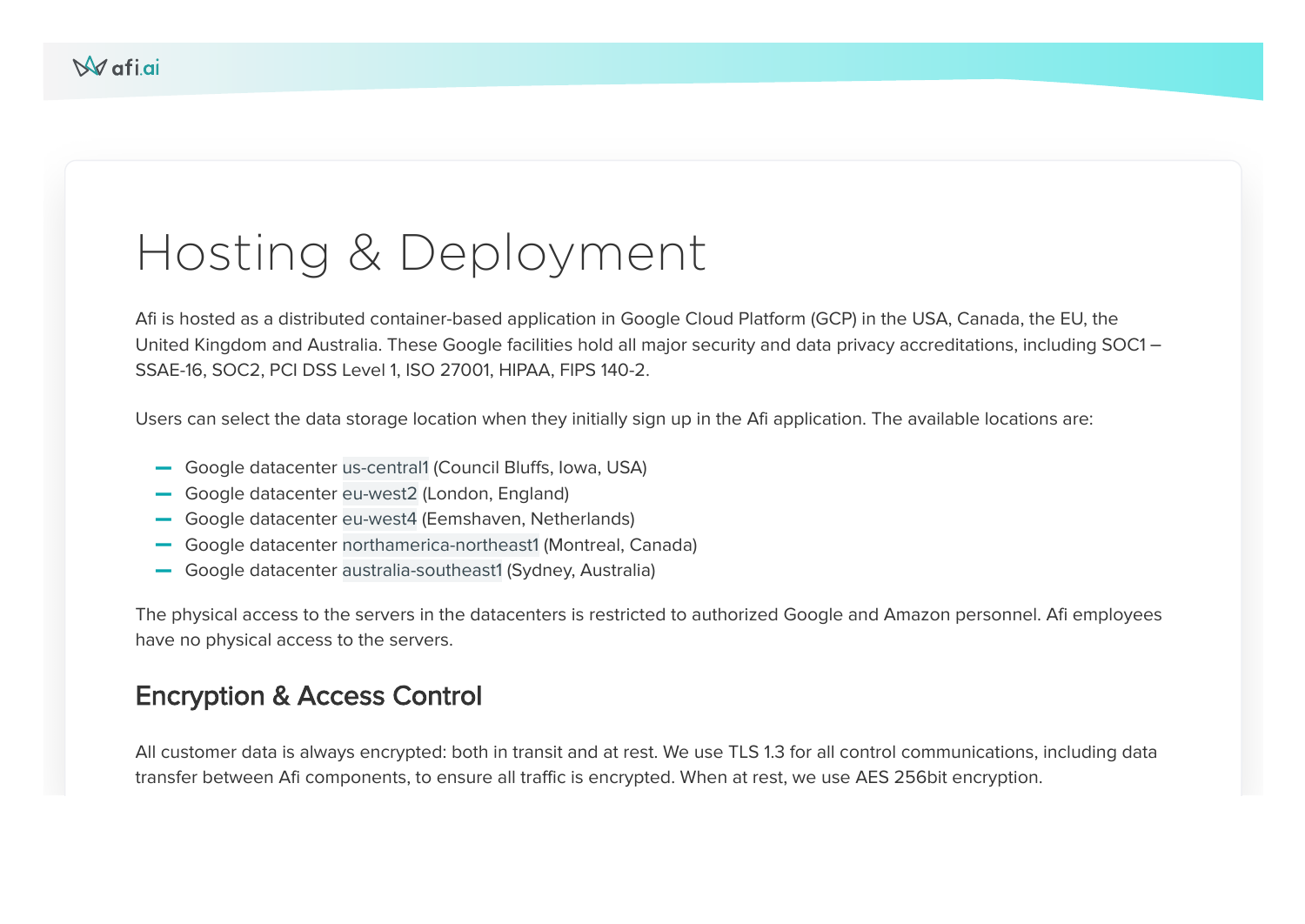Customer administrator and user self-service (if it is allowed by administrators) access to the service is possible only through Okta (SAML), Microsoft or Google identity services that support MFA. Afi employees and contractors don't have access to customer backup data.

We don't host any on-premise infrastructure and we require two-factor authentication for all employees that work with internal systems (code repositories, build systems, cloud providers). We apply the "least privilege" model meaning we assign access to employees based on the absolute least access someone needs to be able to perform their duties.

### Backup & Resiliency

Afi services are deployed using Kubernetes Engine. High availability and disaster recovery is built-in into Afi's architecture. In case of a component failure, the platform launches additional container instances and redirects the load.

Afi's backup policies and procedures outline the critical resources, including the databases, that are backed-up automatically to enable recovery needed to meet our SLAs. All production data is being replicated automatically to a separate infrastructure. Afi tests its data recovery plan continuously.

# Sub-processors

We limit the extend of data sharing with our sub-processors to the degree that is minimally necessary to provide our service and make sure that all the technology providers that we use:

- pass regular security reviews and audits; **–**
- comply with data protection and privacy regulations (SOC 2 and/or ISO 27001); **–**
- have good reputation (publicly listed or private companies with reputable backers).

We encrypt (see Encryption & Access Control) all customer data stored in our infrastructure providers' (GCP and AWS) datacenters in transit and at rest. We share only limited information with Stripe, necessary to manage subscriptions, invoice and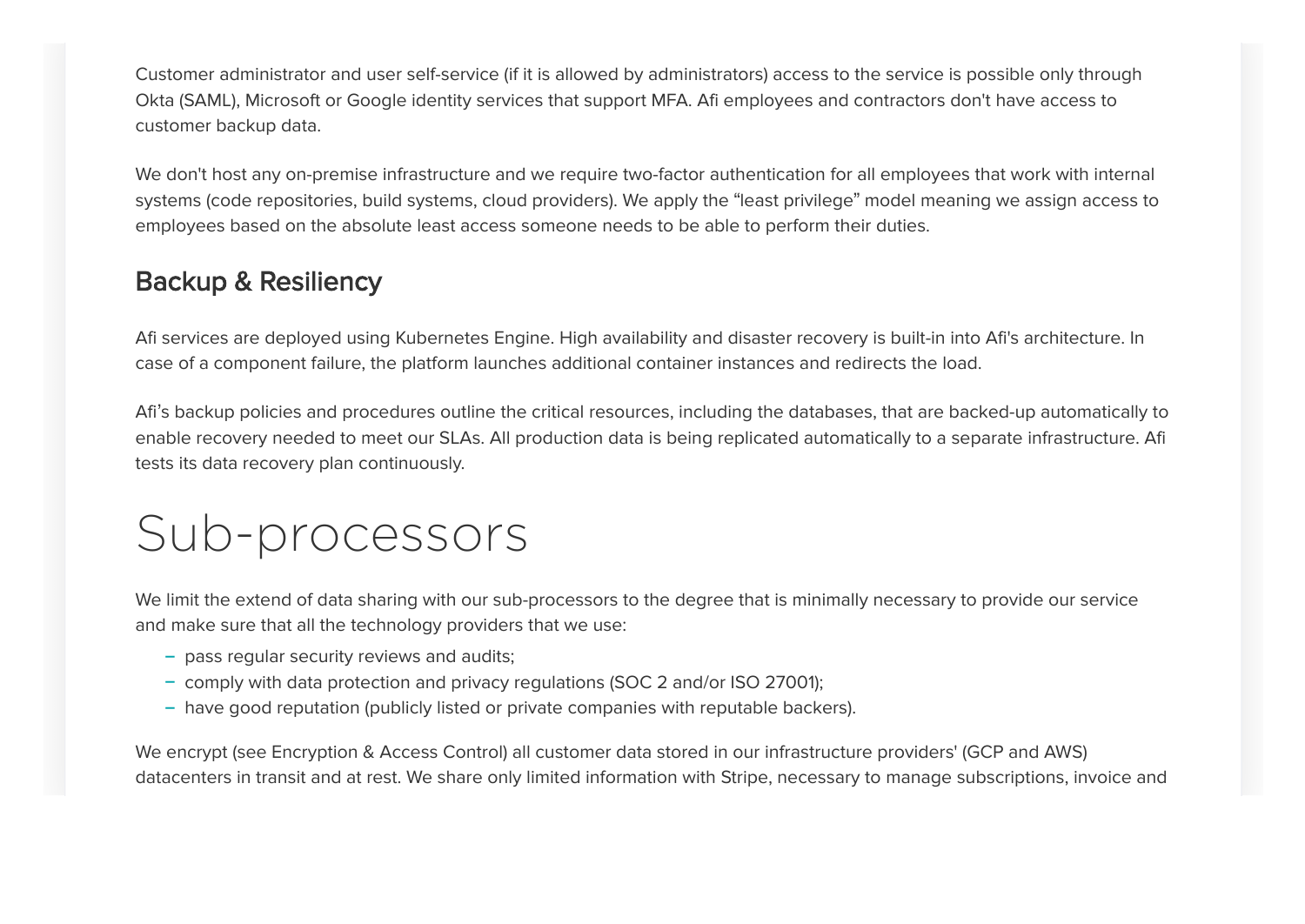process payments (including customers' billing addresses, contact details and bank account details). We use customer relations management software, HubSpot and Zendesk, to automate the communication with customers and to store customer contacts in their systems.

| <b>Sub-processor</b>        | <b>Description</b>                                                                                                                                                                                                                                                                                                                                                   | <b>HQ Location</b> |
|-----------------------------|----------------------------------------------------------------------------------------------------------------------------------------------------------------------------------------------------------------------------------------------------------------------------------------------------------------------------------------------------------------------|--------------------|
| <b>Technology Providers</b> |                                                                                                                                                                                                                                                                                                                                                                      |                    |
| Alphabet Inc.               | Google Cloud Platform (GCP) offered by Google is a cloud computing service. GCP is compliant with SOC 1/2/3,<br>ISO/IEC 27001, PCI DSS and other major security regulations. Afi uses GCP to host its container-based distributed<br>application using Google Kubernetes engine, as well as to store the backup data using encrypted geo-redundant cloud<br>storage. | Mountain View, CA  |
| Amazon.com.<br>Inc.         | Amazon Web Services (AWS) is a subsidiary of Amazon providing an on-demand cloud computing service. AWS is<br>compliant with SOC 1/2/3, ISO/IEC 27001, PCI DSS and other major security regulations. We use Amazon Elastic<br>Kubernetes Service to host our application, and store the backup data using encrypted geo-redundant cloud storage.                     | Seattle, WA        |
| Stripe, Inc.                | Stripe offers payment processing and anti-fraud tools which Afi uses to accept payments from customers, manage<br>subscriptions, and perform transaction reporting. Stripe is certified as a PCI Level 1 Service Provider, which is the most<br>stringent level of certification available in the payments industry.                                                 | San Francisco, CA  |
| HubSpot, Inc.               | HubSpot provides tools for customer relationship management (CRM), social media marketing, lead generation and<br>web analytics. It has TRUSTe certification for Enterprise Privacy and its IT is audited as part of the Sarbanes Oxley<br>compliance. Afi uses HubSpot CRM and analytics tools to manage and automate our sales processes.                          | Cambridge, MA      |
| Zendesk                     | Zendesk is a helpdesk software provider. It is compliant with SOC 2/3, ISO 27001 and other security regulations. Afi<br>uses Zendesk to accept the customer support tickets, manage and automate the technical support services.                                                                                                                                     | San Francisco, CA  |
| <b>Other</b>                |                                                                                                                                                                                                                                                                                                                                                                      |                    |
| Linford &<br>Company LLP    | Linford is an independent auditing firm specializing in third party SOC 1, SOC 2, HIPAA compliance audits, FedRAMP,<br>HITRUST assessments. Afi engages Linford to achieve SOC 2 Type II certification.                                                                                                                                                              | Denver, CO         |

# Compliance

Afi complies with major industry regulations and is independently audited as part of the SOC 2 compliance. Reach out at [privacy@afi.ai](mailto:privacy@afi.ai) if you need more details or if you have questions about a country- or industry- specific regulation that is not reviewed in this section.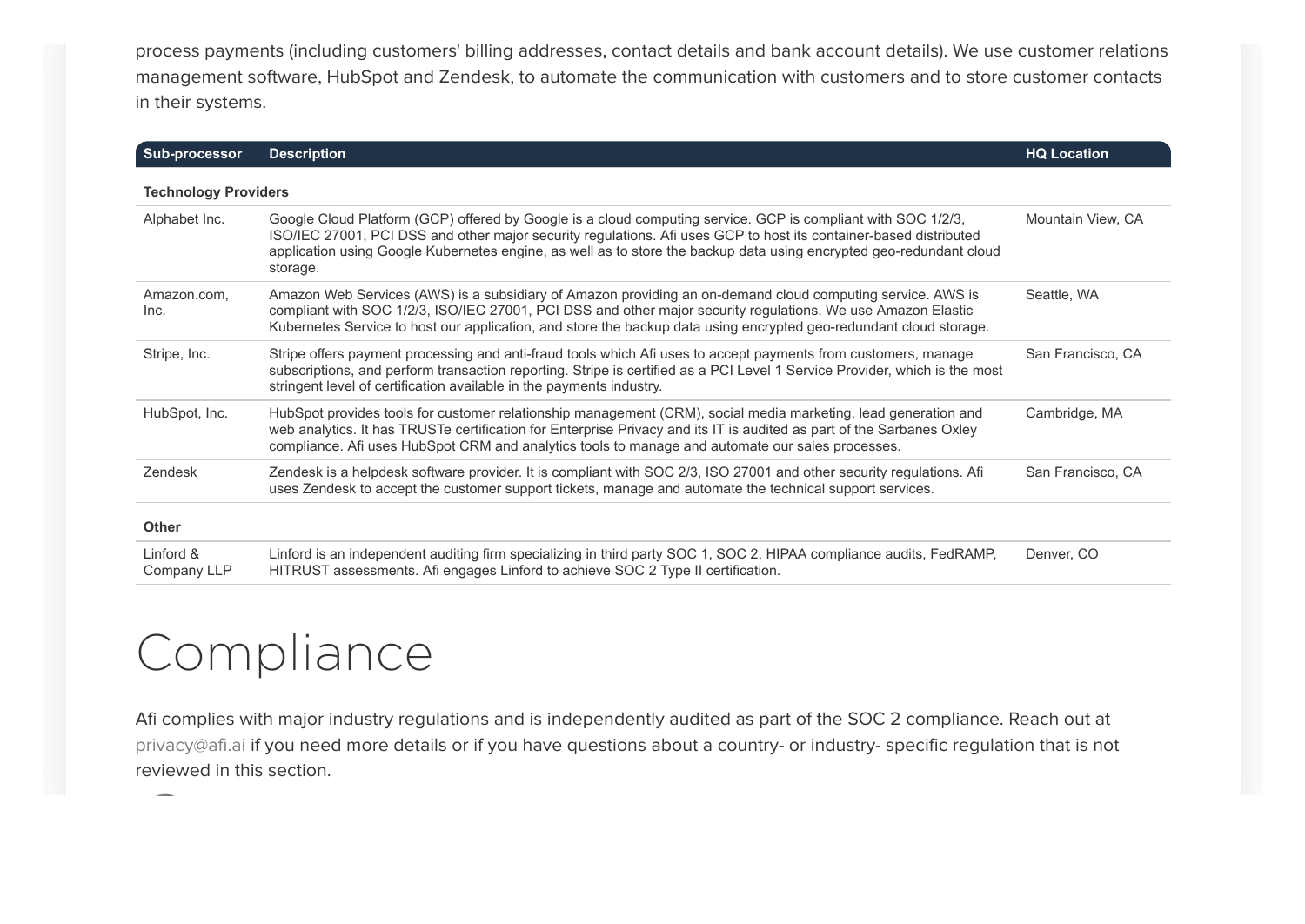



PIPEDA Compliant



**CONSUMER** 

# SOC 2 Type II Certification

Service organization control (SOC) 2 is a framework that requires service providers like Afi to establish and follow strict information security policies and procedures, encompassing the security, availability, processing, integrity, and confidentiality of customer data.

Afi is **SOC 2 Type II** compliant. Our auditor is Linford & Company LLP.

SOC 2 is specifically focused on detailed information and assurance about the security, availability, and processing integrity of the systems (unlike SOC1 that focuses on controls related to clients' financial reporting). A type II report details how security controls are implemented over a period of time (unlike type I report that reviews them based on a specified point in time).



Afi SOC 2 Type II report is available upon request after an NDA is signed between Afi and the requesting party (see the NDA form at the bottom of the page).

In addition to SOC 2 Type II report, we have SOC 3 report which details Afi's Trust Services Criteria controls and which you can access without an NDA.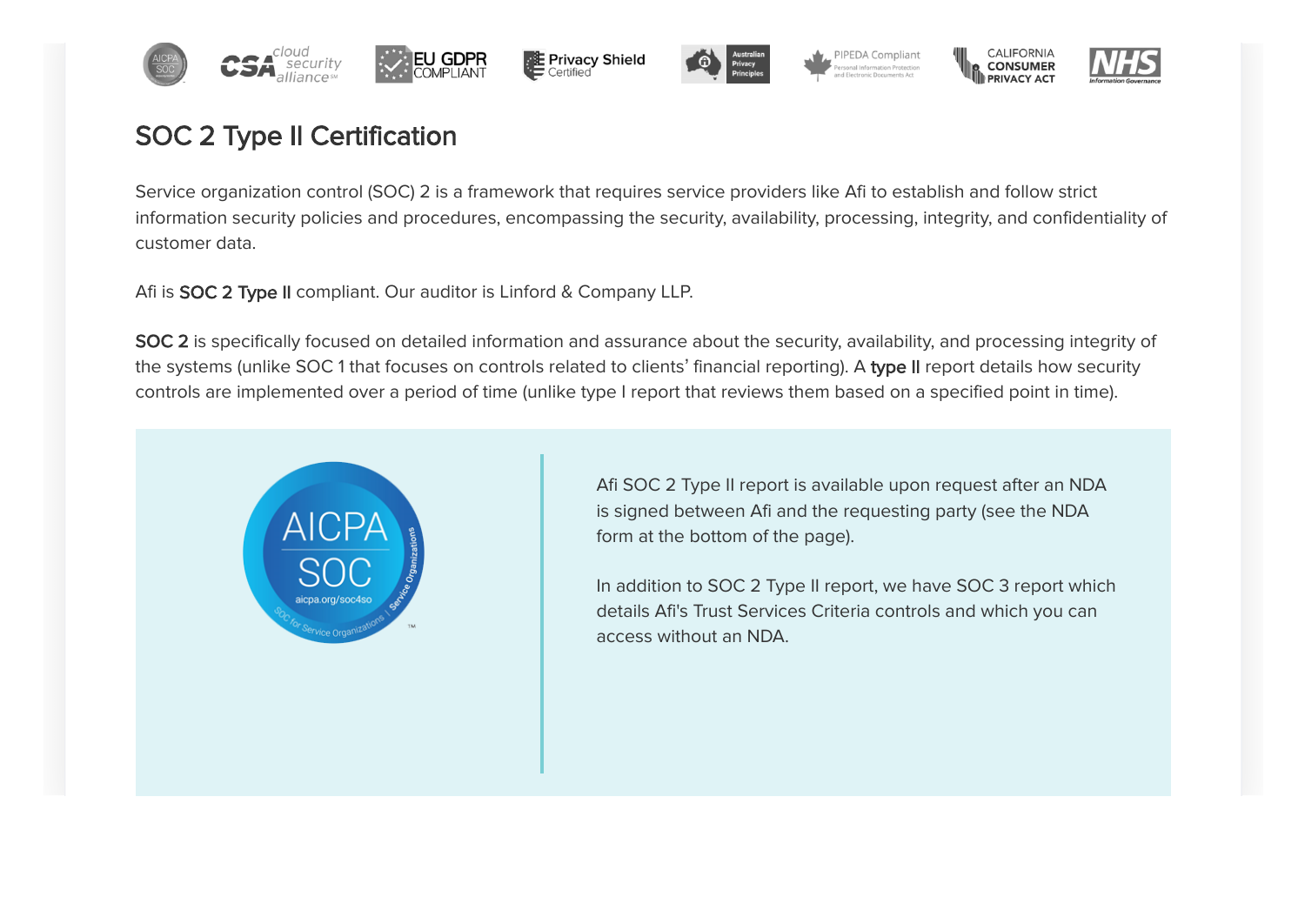#### Cloud Security Alliance

Cloud Security Alliance (CSA) operates the most popular cloud security provider certification program, the CSA Security, Trust & Assurance Registry (STAR), helping ensure a secure cloud computing environment.

Afi follows the CSA STAR principles and is included in the CSA STAR registry.

## GDPR

The General Data Protection Regulation (GDPR) regulates data protection in the European Union (EU) and the European Economic Area (EEA). Afi is compliant with GDPR. Its major requirements and Afi features that help to address them include:

- Storing and processing data within EU. Afi enables customers to select where their data is stored by specifically setting **–** the predefined destinations.
- Right to erasure. Afi will remove data from the system in a timely manner upon request.
- Security. All the customer data in transit and at rest is encrypted. Afi follows Secure Software Development Cycle and is **–** independently audited as part of SOC 2 Type II certification.
- Records of processing activities. Afi audit log provides visibility on all actions performed in the system and enables **–** customers to retrieve these logs when required.
- We have a Data Protection Officer who can be reached at privacy@afi.ai. **–**

# Privacy Shield

The EU-U.S. Privacy Shield is a set of data protection requirements developed by the US and the European Commission in order to regulate transferring personal data from the European Union to the United States. On July 16, 2020, the EU Court of Justice invalidated the EU-US Privacy Shield Framework, while confirming the validity of the European Commission's standard contractual clauses as a legal mechanism for international transfers of EU personal data.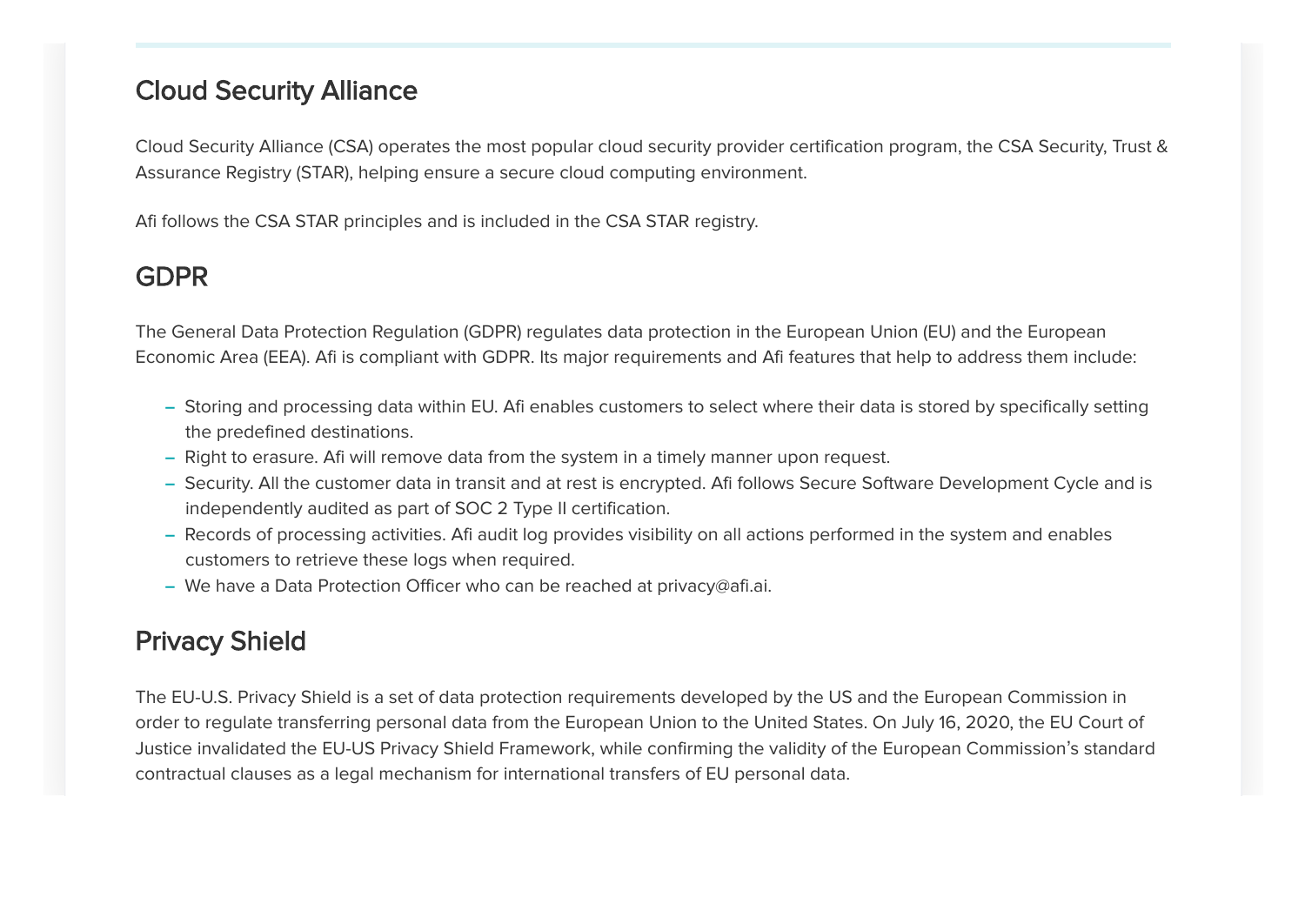Despite the invalidation, the U.S. Department of Commerce continues to administer the Privacy Shield program and Afi continues to comply with it.

Afi Data Processing Addendum (see the Documents section) includes the standard contractual clauses that are validated by the EU Court of Justice ruling as a mechanism for international transfers of personal data. We will enter into the DPA if you use Afi to back up personal data of EU residents.

## HIPAA

Afi complies with the HIPAA regulations. For customers that process Protected Health Information (PHI) and Personally Identifiable Information (PII) we will sign a Business Associate Agreement (please see the form below).

### UK regulations

NHS Information Governance (IG) is a framework developed by NHS Foundation Trust. IG helps organizations to ensure that the information is handled securely and in accordance with relevant legal regulations and industry best practices. Afi is compliant with NHS Information Governance and we work with our customers to assist them with their compliance requirements.

Cyber Essentials is a set of technical controls developed by UK-government and the Information Security Forum. The framework helps organizations protect against cyber threats. Afi earned Cyber Essentials certification through a selfassessment of our systems, and the assessment was verified independently.

NCSC Cloud Security Guidelines is a framework that helps organizations evaluate the security of cloud services before adopting them. Afi services meet the 14 Cloud Security Principles included in the framework, and our compliance with them is independenty tested as part of SOC 2 annual audit.

## Canadian regulations